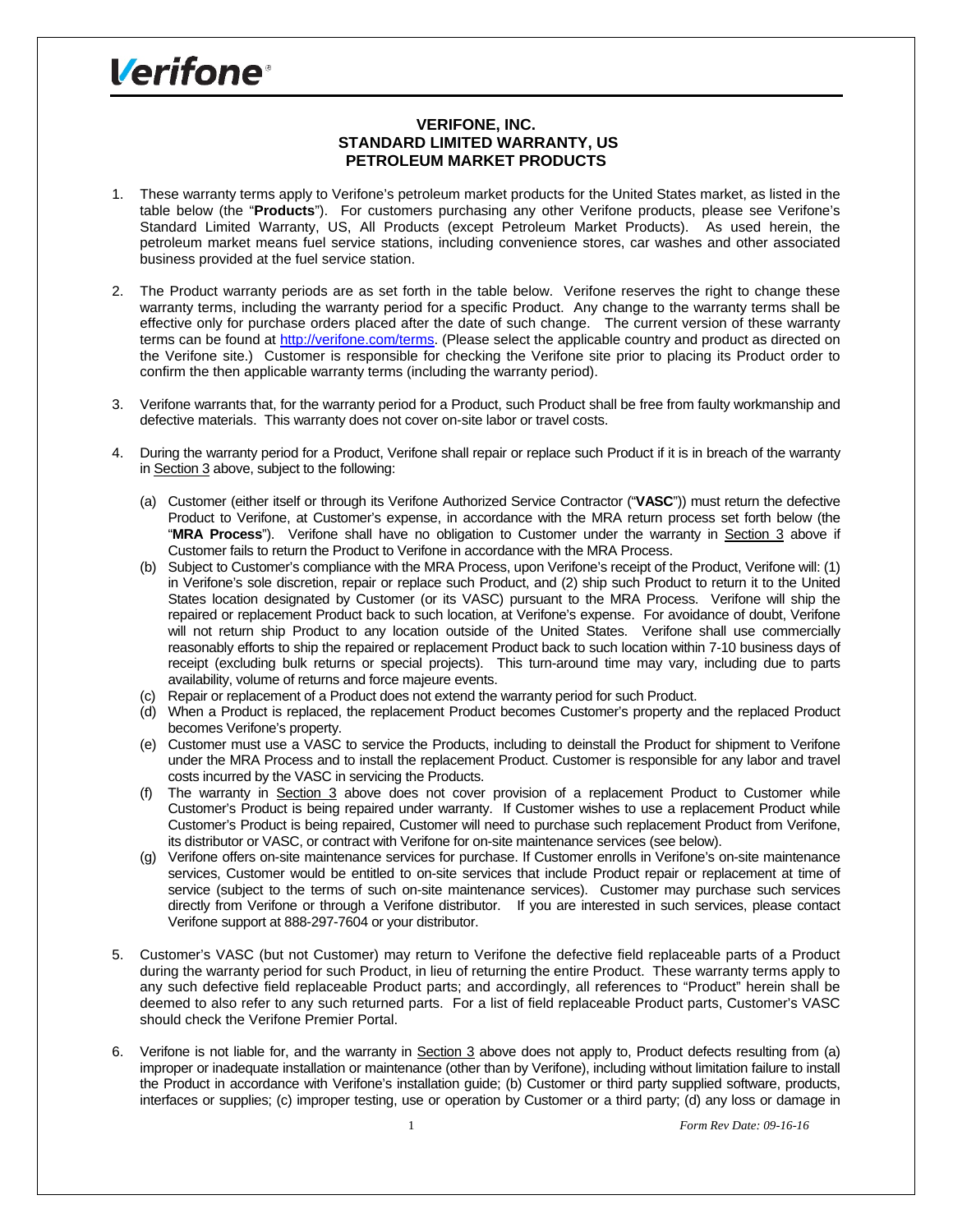transit; (e) any misuse, abuse, negligence, accident or liquid spillage (other than while the Product is in Verifone's possession), or any acts of nature such as flood or lightning damage (each, an "**Out of Scope Condition**"); or (f) any failure of electrical power, air conditioning or humidity control (other than while the Product is in Verifone's possession). In the event Customer (either itself or through its VASC) returns a Product to Verifone under the MRA Process and Verifone determines that such Product is defective due to an Out of Scope Condition, Customer may elect to have Verifone repair such Product, scrap such Product or return such Product to Customer. Verifone shall charge Customer Verifone's then current fee for the option selected by Customer.

- 7. The warranty in Section 3 above does not apply to software provided by Verifone for the Products. If Customer enrolls in Verifone's software maintenance program, Customer would be entitled to software update services for such software in accordance with the terms of such software maintenance program.
- 8. In the event that Verifone determines that any Product returned by Customer (either itself or through its VASC) under the warranty in Section 3 above is not defective in workmanship or materials (i.e., there is no trouble found ("**NTF**")), Verifone shall clean and test such Product and ship such Product back to the location designated by Customer (or its VASC) pursuant to the MRA Process, at Verifone's expense. However, in the event that Customer's NTF repairs for any Product type exceed ten percent (10%) of all such Products returned by Customer for repair in any quarterly period, Verifone may charge Customer Verifone's then current fee for Clean and Test services, plus shipping, on all such Products returned for repair in excess of such percentage.
- 9. THE WARRANTY IN SECTION 3 ABOVE (I) DOES NOT APPLY TO PRODUCTS NOT MANUFACTURED BY VERIFONE OR TO CONSUMABLE ITEMS, AND DOES NOT APPLY TO PRODUCTS, OR COMPONENTS THEREOF WHICH HAVE BEEN ALTERED, MODIFIED, REPAIRED OR SERVICED IN ANY RESPECT EXCEPT BY VERIFONE OR A VASC; (II) APPLIES ONLY TO PRODUCTS SOLD AND USED IN THE UNITED STATES (IT BEING ACKNOWLEDGED THAT THE PRODUCTS ARE DESIGNED FOR USE IN THE UNITED STATES ONLY, AND USE OUTSIDE THE UNITED STATES SHALL VOID ALL WARRANTIES); AND (III) IS EXCLUSIVE AND NO OTHER WARRANTY, WHETHER WRITTEN, ORAL OR STATUTORY, IS EXPRESSED OR IMPLIED. VERIFONE SPECIFICALLY DISCLAIMS THE IMPLIED WARRANTIES OF MERCHANTABILITY, FITNESS FOR A PARTICULAR PURPOSE AND NON-INFRINGEMENT OF THIRD PARTY RIGHTS. VERIFONE DOES NOT WARRANT THAT THE OPERATION OF ANY PRODUCT WILL BE UNINTERRUPTED OR ERROR FREE.
- 10. IN ADDITION, THE WARRANTY IN SECTION 3 ABOVE IS IN LIEU OF ANY OTHER LIABILITY OR OBLIGATION OF VERIFONE, INCLUDING WITHOUT LIMITATION ANY LIABILITY OR OBLIGATION FOR DAMAGE, LOSS OR INJURY (WHETHER DIRECT, INDIRECT, EXEMPLARY, SPECIAL, CONSEQUENTIAL OR INCIDENTAL) ARISING OUT OF OR IN CONNECTION WITH THE DELIVERY, USE OR PERFORMANCE OF THE PRODUCTS, AND REPAIR OR REPLACEMENT (AT VERIFONE'S OPTION) IS CUSTOMER'S SOLE REMEDY FOR ANY SUCH DAMAGE, LOSS OR INJURY.

| <b>Product</b>                | <b>Standard Warranty Period</b>                                   |
|-------------------------------|-------------------------------------------------------------------|
| Ruby                          | 18 months from original ship date from Verifone or 12 months from |
| Ruby <sub>2</sub>             | installation - whichever comes first                              |
| Sapphire                      |                                                                   |
| Topaz XL                      |                                                                   |
| Commander                     |                                                                   |
| Commander 16                  |                                                                   |
| Ruby CI                       |                                                                   |
| <b>Receipt Printer</b>        |                                                                   |
| Verifone Enhanced Zone Router |                                                                   |
| Verifone Standard Router      |                                                                   |
| <b>Customer Display</b>       |                                                                   |
| Cash Drawer                   |                                                                   |
| Forecourt Interface (FCI)     |                                                                   |
| <b>UPS Power Supply</b>       |                                                                   |
| <b>Smart Fuel Controller</b>  |                                                                   |
| V910                          |                                                                   |
| V920                          |                                                                   |

Warranty Periods for Products:

Original Ship Date: If Customer has purchased the Products from a party other than Verifone, Customer is responsible for confirming with such party the original ship date from Verifone.

Cables: Cables are not covered under the warranty set forth in Section 3 above.